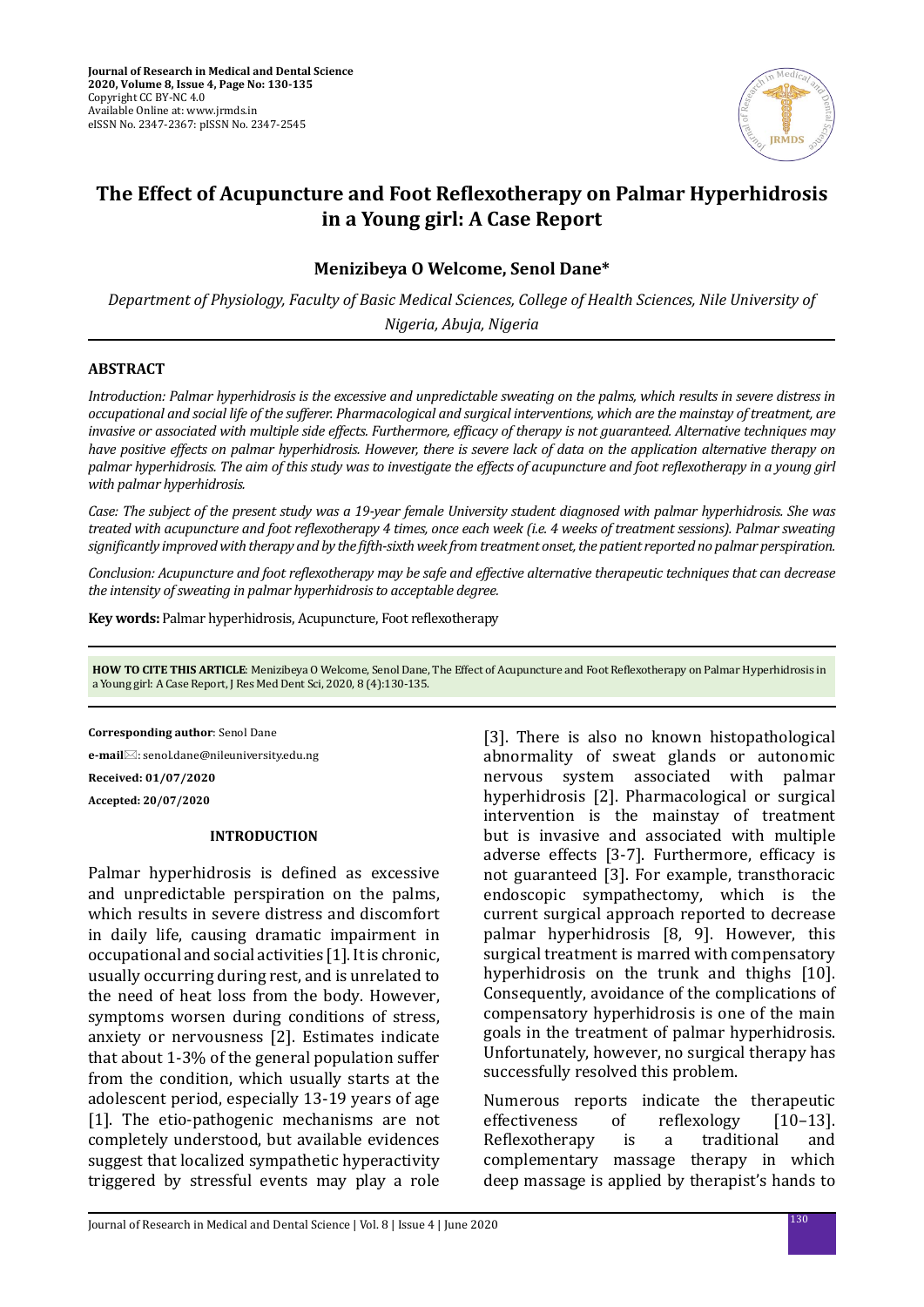specific areas representing various organs on the ears, hands, and feet [14]. In reflexotherapy these specific points or areas on ears, hands and feet are accepted as projections of the different organs or tissues of the body. Foot reflexotherapy is the most widely used in reflexology [15]. It has been asserted that reflex arcs related to the different organs and tissues begin from specific small areas on the foot in foot reflexotherapy. Studies have shown that foot reflexotherapy play an important role in relieving psychological stress in patients with various health problems [16-18]. Acupuncture on the other hand involves the stimulation of specific points on the body by inserting thin needles through the skin. The acupoints are believed to be projections of internal organs of the body. The insertion of the acupuncture needles at the desired point that represents projection of the internal organ or function to be stimulated causes a change in the physical functions of the body. Acupuncture has been used to treat or reduce the symptoms of several diseases, including pain and psychological illnesses [3].

Alternative techniques may have positive effects on palmar hyperhidrosis. However, there is severe lack of data on the application alternative therapy on palmar hyperhydrosis. The aim of this study was to investigate the efficacy of acupuncture and foot reflexotherapy on an adolescent girl with palmar hyperhidrosis.

## **CASE AND METHOD**

The case was 19 years old female university student who presented in April 2019 with complaints of excessive sweating on the palm. The condition was noticed about 10 years ago. The girl has intermittently visited the hospital for her condition over the past 6 years, but there was no improvement. According to her, the condition made it difficult for to hold pen and write in school as her hands sometimes drip with sweat. The patient says the condition worsens during examination, making it difficult to effectively complete a written examination. She does not suffer from other medical problems. There is a family history with her father reportedly having same excessive sweating, but on the head and palms since adolescent period.

Diagnosis of palmar hyperhidrosis was made according to published criteria [19, 20]. The case was followed to document improvement of palmar sweating after treatment with acupuncture and foot reflexotherapy. To assess palmar sweating, the patient was required to report the following categories of sweating: dry, slightly damp, and wet. "Dry" indicated no sweating and was defined as palm that is completely without sweat in any situation. "Slightly damp" indicates some degrees of sweating, defined as somewhat damp palm under elevated environmental temperature or anxiety, in the absence of any visible sweat, and not associated with discomfort. "Wet" indicated sweating, defined as overt sweating that is associated with patient's discomfort. Both palms of the girl were evaluated separately in course of follow-up. Furthermore, we administered a 4-point Hyperhidrosis Disease Severity Scale (HDSS) for self-assessment of sweating severity (Table 1) [21]. The heart rate and blood pressure were also determined before and after therapy according to well recognized principles of measurement [22].

Reflexology was performed according to previous recommendations with modifications [23, 24]. Briefly, the girl was duly informed about the procedures of foot reflexology/acupuncture and the sensations of needle prickling as well as response sought. She was allowed to relax comfortably while sited in an armchair for 20 minutes before commencement of therapy. Foot reflexotherapy was first applied to the left foot, and then to the right foot for duration of 10 minutes for each foot (i.e. 20 minutes altogether) for each treatment session in the afternoon between 4.00 and 5.00 pm. First, massage cream was applied to the foot to reduce friction between the practitioner's fingers and the dorsal surface of the big toe of both feet (Fig. 1). The massage was

**Table 1: Hyperhydrosis disease severity scale (HDSS) [21].**

| Score | <b>Description</b>                                                  |
|-------|---------------------------------------------------------------------|
|       | Never noticeable and never interferes with my daily activities      |
|       | Tolerable but sometimes interferes with my daily activities         |
|       | Barely tolerable and frequently interferes with my daily activities |
|       | Intolerable and always interferes with my daily activities          |
|       |                                                                     |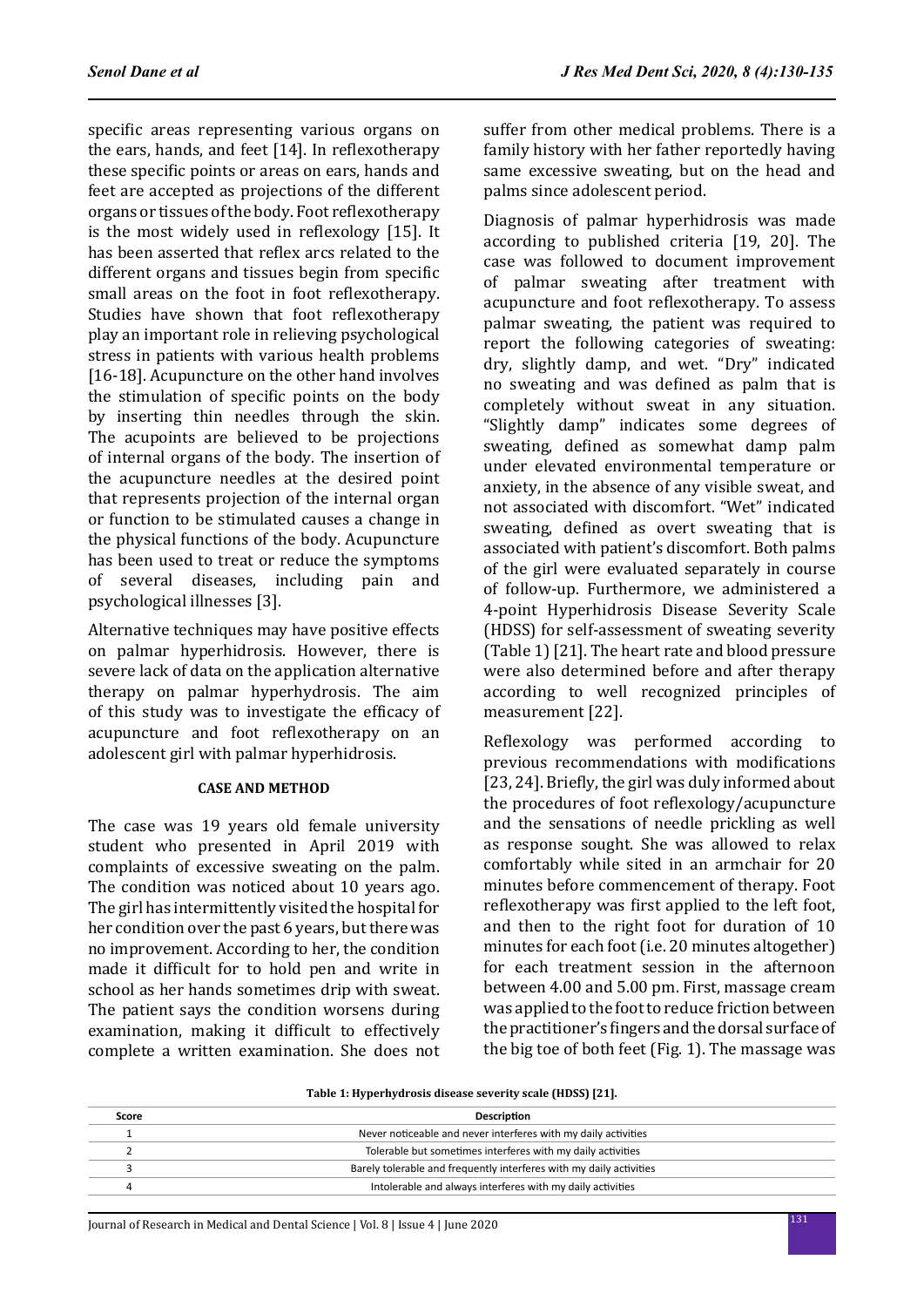

**Figure 1: Brain reflex zone on the foot. Stimulation of this zone by gentle massage activates the sensory receptors that mediate information transmission centripetally to specific regions of the brain via the spinal cord. Stimulation of the cortical zone in turn improves connectivity of sensorimotor network in multiple brain regions, and also, enhances connectivity between cortical and subcortical structures, thereby increasing the speed of information processing and improving the functions of peripheral tissues and organs including the sweat organs [24,25].**

done through application of moderate pressure aimed at muscle relaxation by manipulating the soft tissues of the dorsal surface of the big toe of both feet with gentle touching, gliding, stroking and kneading maneuvers using thumbs and fingers to apply appropriate pressure to reflexology areas, especially the brain projection area in both feet (Figure 1). These areas were the classic foot reflexology therapy areas [24, 25]. The girl received foot reflexotherapy at a time, once per week, for a total of 4 weeks.

Foot reflexotherapy was immediately followed by acupuncture. The style of acupuncture was done according to the Traditional Chinese Medicine. For the acupuncture therapy, HT7 acupuncture points (shen men in Chinese for "spirit gate") in both upper extremities were selected. The HT7 acupoint is situated at the wrist crease, on the radial side of the flexor carpi ulnaris tendon, between the ulna and the pisiform bones. The HT7 point was manually stimulated with a sterile single-use stainless needle, measuring 0.3 mm in diameter and 30 mm in length (Huan Qiu, Suzhou, China). The needle was inserted perpendicularly to the skin and subcutaneous tissue to a depth of approximately 10 mm at the acupoint bilaterally without any stimulation for each session. Altogether, acupuncture needle was placed for 20 minutes. A total of 2 needles were used for each session. The patient was advised to come for treatment every week on same day (Friday), thereby allowing for seven days rest period. This rest period is usually indicated for improvement and adaptation during acupuncture therapy [26, 27]. Treatment was not varied. Therapy was occasionally accompanied by muscle twitch response, but there was no de qi sensation. The patient was not given other treatments. She was also not given any advice with regards to lifestyle changes and food preferences. Both foot reflexology and acupuncture were performed in a designated treatment room by one of the authors (SD) who is institutionally qualified with over 15 years of experience in clinical reflexology and acupuncture.

### **RESULTS AND DISCUSSION**

Palmar sweating substantially improved with therapy and by the fifth-sixth week from treatment onset, the patient reported no palmar perspiration (i.e. dry – indicating absence of palma sweating). The HDSS score was 3 points before therapy, but after the end of therapy period, the score reduced to 1 point. The normalize heart rate and blood pressure measured after therapy ranged from 60 to 76 beats per minute and 100/60 to 110/68 mmHg respectively compared to 90 beats per minute and 120/85 mmHg before commencement of therapy. Therefore, acupuncture and foot reflexotherapy may be safe and effective alternative therapeutic techniques that can be used to substantially decrease the intensity of sweating in palmar hyperhidrosis to a satisfactory level.

Acupressure and reflexotherapy are noninvasive treatment techniques in which pressure is applied to specific body points [28]. However, while we performed reflexotherapy (which may be referred to as a type of acupuncture) on the foot, acupuncture was done only on the specified acupoint on the patient's hands. Indeed, the HT7 is the most prevalent point that is used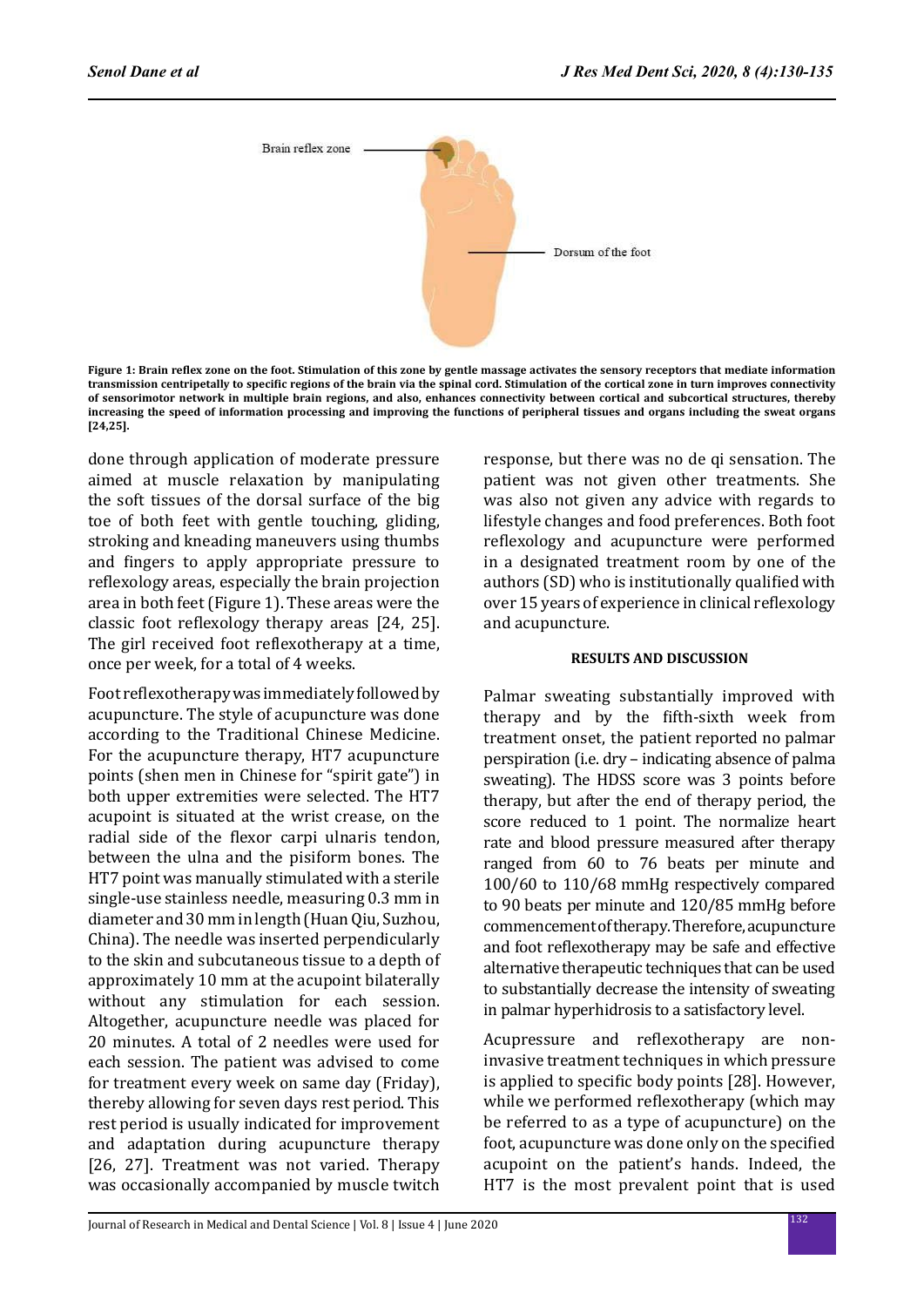in existing acupuncture treatment protocols. The HT7 acupoint is often considered the main acupoint to control and calm the "spirit" [28]. The reflexotherapy zone on the dorsum of the big toe is a classical area for the brain [24, 25]. This zone was chosen because of the integral role of the brain in controlling autonomic activities of peripheral tissues and organs of the body.

Indeed, the effectiveness of foot reflexotherapy has been reported to reduce psychological stress, and normalize heart rate, arterial blood pressure and respiratory rate [29]. Furthermore, reflexology therapy was demonstrated to reduce pain in patients with low back pain [30]. Again, a randomized controlled study conducted by Siev-Ner et al. [31] showed that 11-week feet reflexotherapy and massage of the calf area in patients with multiple sclerosis led to improvement in intensity of paresthesia, urinary symptoms, and muscle strength. In a recent study, foot reflexotherapy reportedly increased EEG waves (beta and gamma oscillations), which is related to memory and attention functions [15]. The effectiveness of foot reflexotherapy has been shown in ADHD – the therapy attenuated inattention and hyperactivity in a child, and also, treated completely enuresis nocturia after 8 weeks of treatment sessions [24]. Accumulating evidences indicate that acupuncture can be used to treat a variety of diseases and conditions, including psychological disorders [3, 32-35]. Importantly, like foot reflexotherapy, acupuncture is well-tolerated with little or no potential adverse health consequences [35]. HT7 acupuncture has been reportedly used to treated sleep disorders [36-39], reduce hot flashes in men with advanced prostate cancer [40], and positively modulate heart rate variability in healthy and non-healthy individuals [41]. Our study is one of the first to report positive effects of HT7 acupuncture and foot reflexotherapy on palmar sweating.

It is speculated that the mechanisms by which foot reflexotherapy [35] and acupuncture [3, 33] affect body functions are due to the mediation of balance between sympathetic and parasympathetic divisions of the autonomic nervous system, and also, stimulation of the release of mediators that act on local and distant sites to regulate physiological processes. Consistent with previous studies [3, 7, 33], Arai et al. (2013) demonstrated that shen men acupuncture at both auricles increased parasympathetic activity [41]. HT7 acupuncture is widely believed to be a region that restores sympathovagal imbalance by stimulating the peripheral receptors that project to the region of the brain that controls the activities of specific tissues and organs of the body. The activated brain regions in turn discharge signals involved in controlling the functions of the associated tissues and organs that ultimately lead to normalization of functions [42]. The stimulatory effect of HT7 acupuncture and foot reflexotherapy may be additive, thereby providing enhanced positive results [37, 42]. Concomitantly with increased parasympathetic activity, these treatment techniques are associated reductions in heart rate and blood pressure [37]. We also observed reduced and normalization of heart rate and blood pressure in our study. Though the mechanisms are not clearly understood, similar to the effects of HT7-acupuncture [39], foot reflexotherapy has been associated with substantial decrease in the level of cortisol and increase in dopamine, serotonin and endorphin levels [37]. However, we did not assess the level of these hormones in our study. The complete disappearance of palmar hyperhidrosis after acupuncture and foot reflexotherapy is an indication of the effectiveness of the therapy. Prior to our study, Martin (2015) reported a case of a 40-year old male in which monotherapy of anxiety-related hyperhidrosis with acupuncture led to significant improvement in subjective evaluated levels of anxiety and stress as well as palmar sweating [3]. The combined therapy probably had an additive effect on parasympathetic activation and reduced stimulation of the autonomic nervous system. The humiliating and uncomfortable sweating on the patient's palms not only significantly improved, but also, disappeared at the end of the therapy and during follow-up [32]. Also, apart from the transient muscle twitch response which occurred only during treatment sessions, the girl did not report any adverse health effects of the therapy.

Many studies have reported that the most complementary medicine applications result in the decrease of psychological stress through decreasing sympathetic activity and increasing parasympathetic activity in the body. For example, it has been reported that wet cupping therapy restored sympatho-vagal imbalances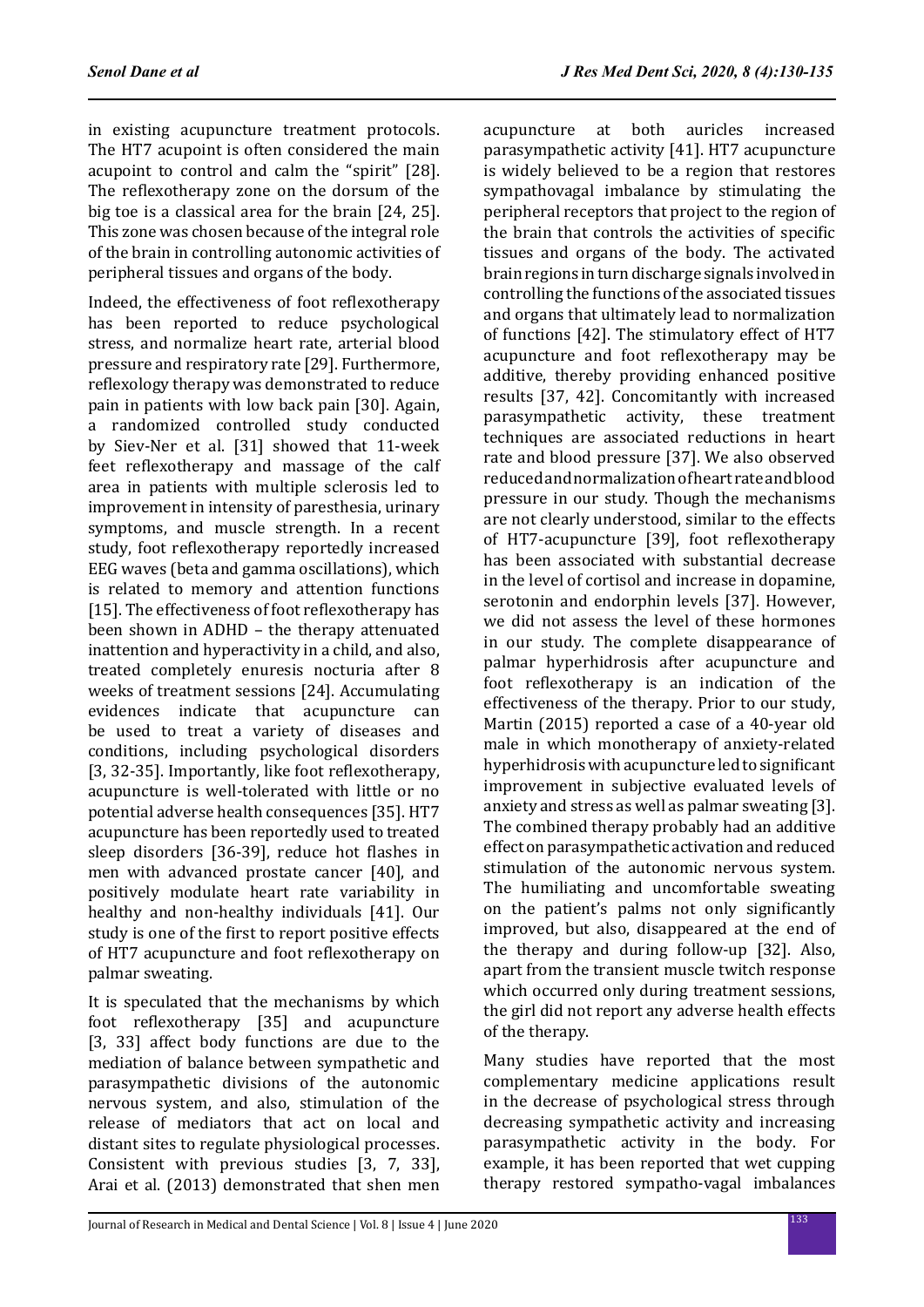and decreased psychological stress by decreasing sympathetic activity and increasing parasympathetic activity [43]. In some recent studies, it was reported that foot reflexotherapy [15], footbath therapy [44], and wet cupping therapy increases [45] beta and gamma activities of the brain EEG in young healthy humans. Also, some different complementary approaches were reported to be very useful to decrease pain in some other pain syndromes, for example, foot bathing therapy for surgical pain in women with cesarean section [46], moving dry cupping for upper shoulder and neck pain [47], wet cupping for shoulder pain and neck pain [48] and foot reflexotherapy for acute low back pain [49]. Therefore, it can be suggested that combined acupuncture and foot reflexotherapy can be effectively used to decrease symptoms of palmar hyperhidrosis.

The girl will be followed up for a period of one year to ascertain whether the effects of HT7 acupuncture and foot reflexotherapy were sustained.

# **CONFLICT OF INTEREST**

The authors declare that they have no conflict of interest.

#### **REFERENCES**

- 1. Haider A, Solish N. Focal hyperhidrosis: Diagnosis and management. Can Med Assoc J 2005; 172:69–75.
- 2. Romero FR, Haddad GR, Miot HA, et al. Palmar hyperhidrosis: Clinical, pathophysiological, diagnostic and therapeutic aspects. An Bras Dermatol 2016; 91:716–725.
- 3. Martin B. Acupuncture for the treatment of hyperhidrosis. J Chin Med 2015; 108:43-48.
- 4. Kopelman D, Hashmonai M, Ehrenreich M, et al. Upper dorsal thoracoscopic sympathectomy for palmar hyperhidrosis: Improved intermediate-term results. J Vasc Surg 1996; 24:194–199.
- 5. Montessi J, Almeida EP, Vieira JP, et al. Video‐assisted thoracic sympathectomy in the treatment of primary hyperhidrosis: A retrospective study of 521 cases comparing different levels of ablation. J Bras Pneum 2007; 33:248–254.
- 6. Ambrogi V, Campione E, Mineo D, et al. Bilateral thoracoscopic T2 to T3 sympathectomy versus botulinum injection in palmar hyperhidrosis. Ann Thorac Surg 2009; 88:238–245.
- 7. Baumgartner FJ, Bertin S, Konecny J. Superiority of thoracoscopic sympathectomy over medical management for the palmoplantar subset of severe hyperhidrosis. Ann Vasc Surg 2009; 23:1–7.
- 8. Kao MC, Tsai JC, Lai DM, et al. Autonomic activities in hyperhidrosis patients before, during, and after endoscopic laser sympathectomy. Neurosurg 1994; 34:262–268.
- 9. Cetindag IB, Boley TM, Webb KN, et al. Longterm results and quality-of-life measures in the management of hyperhidrosis. Thorac Surg Clin 2008; 18:217–222.
- 10. Carles M, Pulcini A, Macchi P, et al. An evaluation of the brachial plexus block at the humeral canal using a neurostimulator (1417 patients): The efficacy, safety, and predictive criteria of failure. Anesth Analg 2001; 92:194–198.
- 11. Hughes M, Smyth S, Lowe-Strong AS. Reflexology for the treatment of pain in people with multiple sclerosis: A double-blind randomised sham-controlled clinical trial. Mult Scler 2009; 15:1329-1338.
- 12. Gunnarsdottir TJ, Peden-McAlpine C. Effects of reflexology on fibromyalgia symptoms: A multiple case study. Complementary Ther Clin Pract 2010; 16:167- 172.
- 13. Lee YM. Effects of self-foot reflexology on stress, fatigue, skin temperature and immune response in female undergraduate students. J Korean Acad Nurs 2011; 41:110-118.
- 14. Dougans I. The complete illustrated guide to reflexology: Therapeutic foot massage for health and well-being. New York, USA: Barnes and Noble 1999.
- 15. Unal C, Welcome MO, Salako M, et al. The effect of foot reflexotherapy on the dynamics of cortical oscillatory waves in healthy humans: An EEG study. Compl Ther Med 2018; 38:42-47.
- 16. Otter S, Church A, Murray A, et al. The effects of reflexology in reducing the symptoms of fatigue in people with rheumatoid arthritis: A preliminary study. J Alternative Compl Med 2010; 16:1251-1252.
- 17. Ozdelikara A, Tan M. The effect of reflexology on chemotherapy-induced nausea, vomiting, and fatigue in breast cancer patients. Asia Pac J Oncol Nurs 2017; 4:241-249.
- 18. Stephenson NL, Weinrich SP, Tavakoli AS. The effects of foot reflexology on anxiety and pain in patients with breast and lung cancer. Oncol Nurs Forum 2000; 27:67- 72.
- 19. Hornberger J, Grimes K, Naumann M, et al. Recognition, diagnosis, and treatment of primary focal hyperhidrosis. J Am Acad Dermatol 2004; 51: 274-286.
- 20. Piercy J. 10-minute consultation: Hyperhidrosis. Br Med J 2005; 330:1127.
- 21. Glaser DA, Pariser DM, Hebert AA, et al. A prospective, nonrandomized, open-label study of the efficacy and safety of onabotulinumtoxina in adolescents with primary axillary hyperhidrosis. Pediatr Dermatol 2015; 32.
- 22. Vitiello B, Elliott GR, Swanson JM, et al. Blood pressure and heart rate in the multimodal treatment of attention deficit/hyperactivity disorder study over 10 years. Am J Psychiatry 2012; 169:167–177.